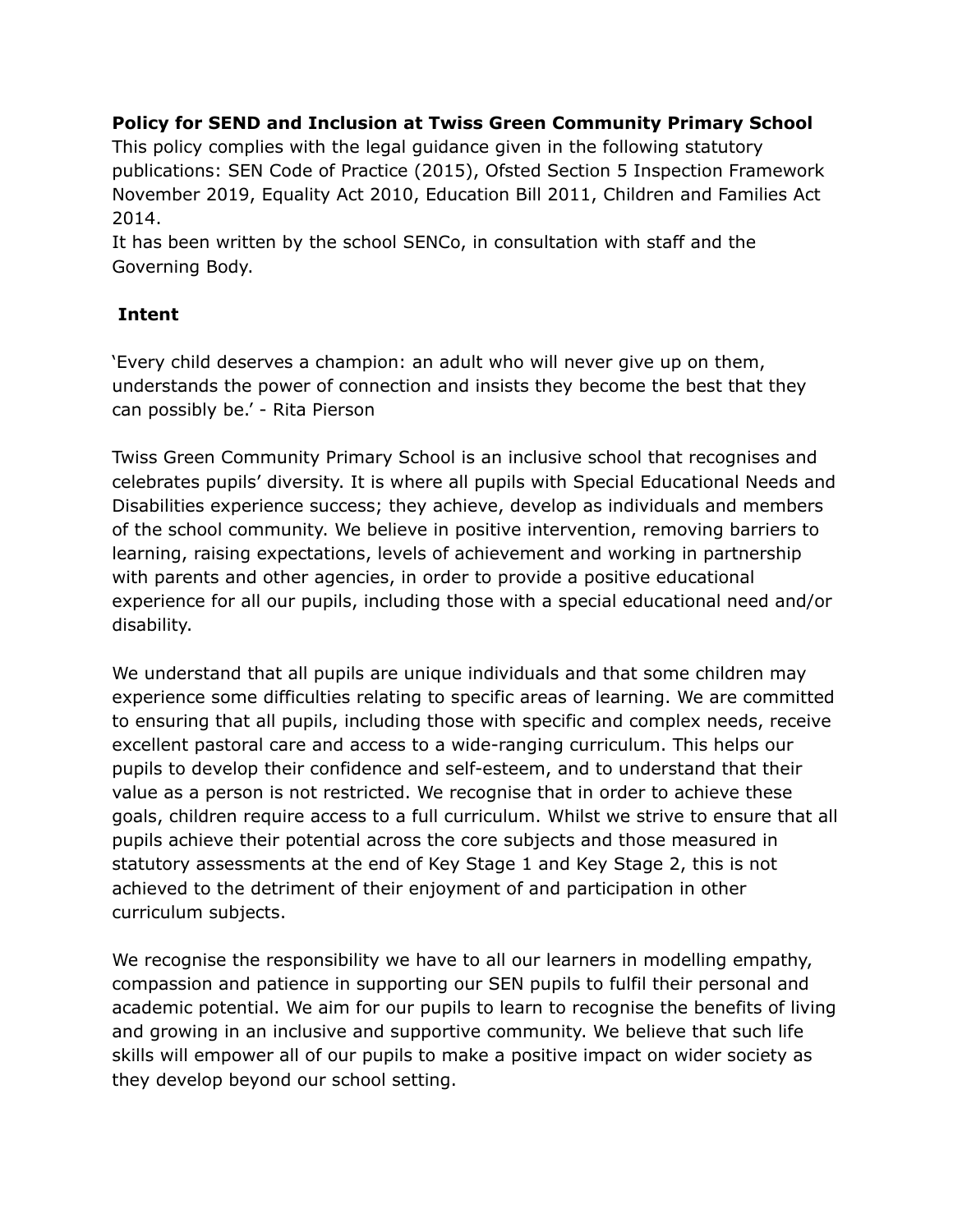## **Implementation**

For children who have specific needs or disabilities, the school uses a Graduated Response model (as identified in the SEND Code of Practice - assess, plan, do, review) to identify learning needs. We write a Provision Plan to support pupils to overcome barriers to learning.

We categorise the level of need as, 'peer catch-up', 'SEN support' or 'EHCP'.

•Peer catch-up on the class Provision Plan: For pupils whose attainment or progress may be below that of national expectations, staff will discuss their concerns with families, usually at parents' evening or at another point in the term. This may involve identifying a short-term intervention programme designed to accelerate pupils' progress and may also suggest activities that can be completed beyond the school setting to support a child's learning.

• SEN Support on the class Provision Plan and added to the school SEND register: Where a specific learning need has been identified by an outside professional e.g Paediatrician, Educational Psychologist etc; an SEN Provision Plan will be drawn up by SENCo/class teacher in consultation with parents. The SEN Provision Plan will identify the pupil's needs and the manner and frequency of support that the child will receive. The Provision Plan may be informed by a range of assessments completed by school staff and external professionals such as Educational Psychologists,Occupational Therapists, Speech and Language Therapists etc…

• Education, Health and Care Plans (EHCP): Where support is provided as part of an SEN Support Provision Plan have been unsuccessful, the school, in consultation with parents, may consider making an application to the Local Authority for the pupil's complex needs to be assessed through an Education, Health and Care Plan. This document represents the pupil's statutory entitlement to the support which the school must provide.

Quality First teaching is used in all classrooms to support all children. Information on Quality First Teaching at Twiss Green can be found on the school website [http://www.twissgreen.net/website/sen\\_information/421127](http://www.twissgreen.net/website/sen_information/421127)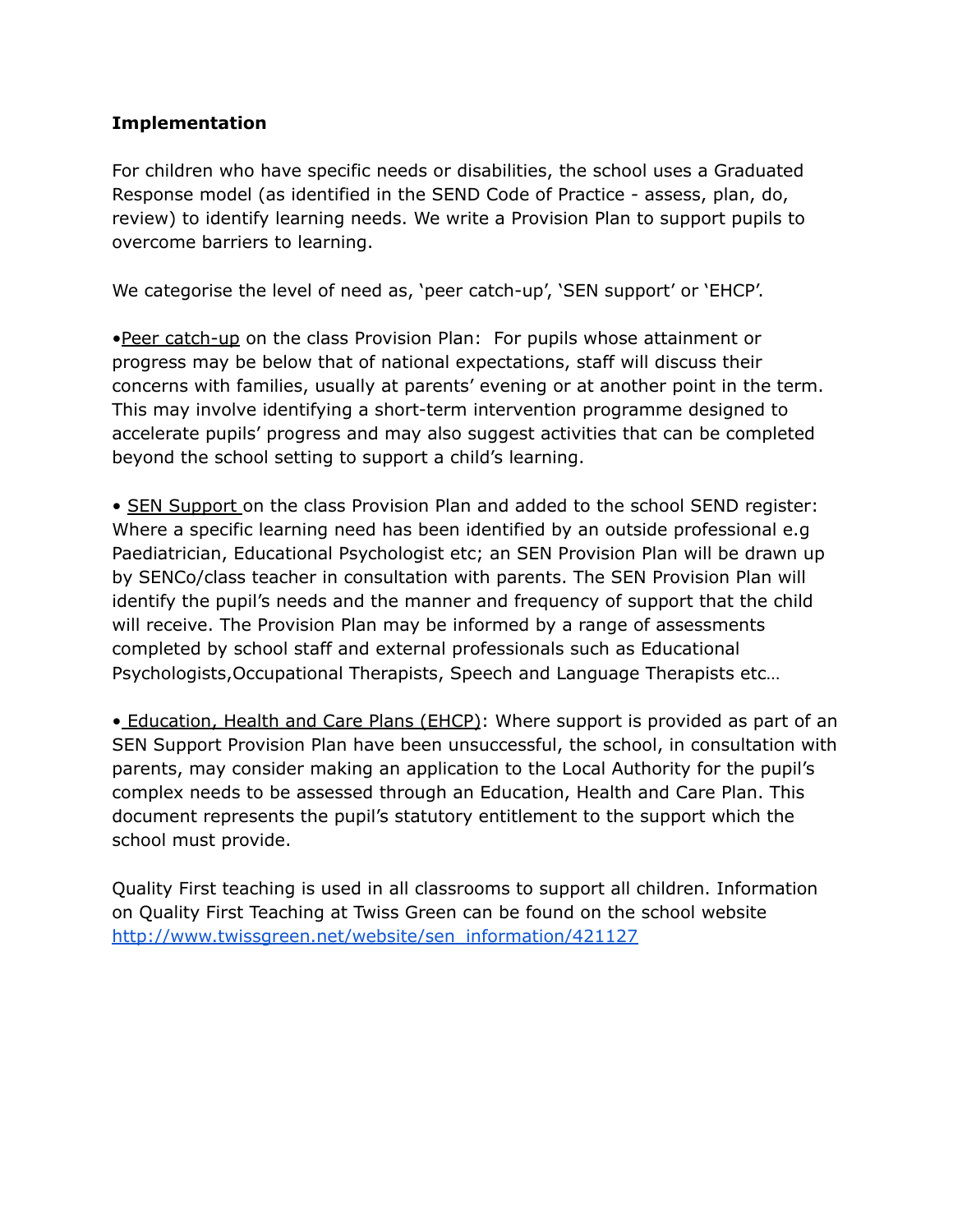Where needs are identified, provision will be made, as detailed on the Provision Plan. This may be delivered as part of the whole class teach, group or 1:1 intervention depending on the needs of the individual. Pupils at Twiss Green Community Primary School benefit from the delivery of intervention programmes/support by teaching assistants and teachers. In addition, the school welcomes external professionals, such as speech and language therapists, into the school to lead sessions with children and to provide ongoing professional development for staff. Staff are trained in delivering intervention programmes and the SENCo supports the class teacher with Quality First Teaching. Where there are complex needs, the school may employ a learning support assistant to support the targets/needs identified in an EHCP. In such instances, the school is required to fund the first £7,500 of the provision, with the Local Authority providing the required additional funding to deliver the support outlined in the plan.

## Broad areas of need

There are 4 categories of need by which a child's SEND is assessed:

- Communication and interaction
- Cognition and learning
- Social, emotional and mental health difficulties
- Sensory and / or physical needs

Pupils may experience more than one area of need. In such cases, the school reports the most significant area of need in the annual census.

These areas of need are described in The SEND Code of Practice (2015) - the statutory guidance for organisations which work with and support children and young people who have special educational needs or disabilities. <https://www.gov.uk/government/publications/send-code-of-practice-0-to-25>

Once a plan has been agreed by families, the school and any external providers; the school is responsible for delivering the provision and reviewing the child's progress by the date specified in the target. These evaluations will inform any subsequent plan if required. At all times, the school adopts an 'open door' approach to working with parents and external agencies. We aim to discuss SEN Provision Plans with parents, at least termly.

Personalised plans will also be written with the children who are on the SEND register as we believe that the pupil voice is central to provision.

Needs are identified using the Graduated Response model - Early identification takes place in many forms e.g through monitoring attainment/progress in pupil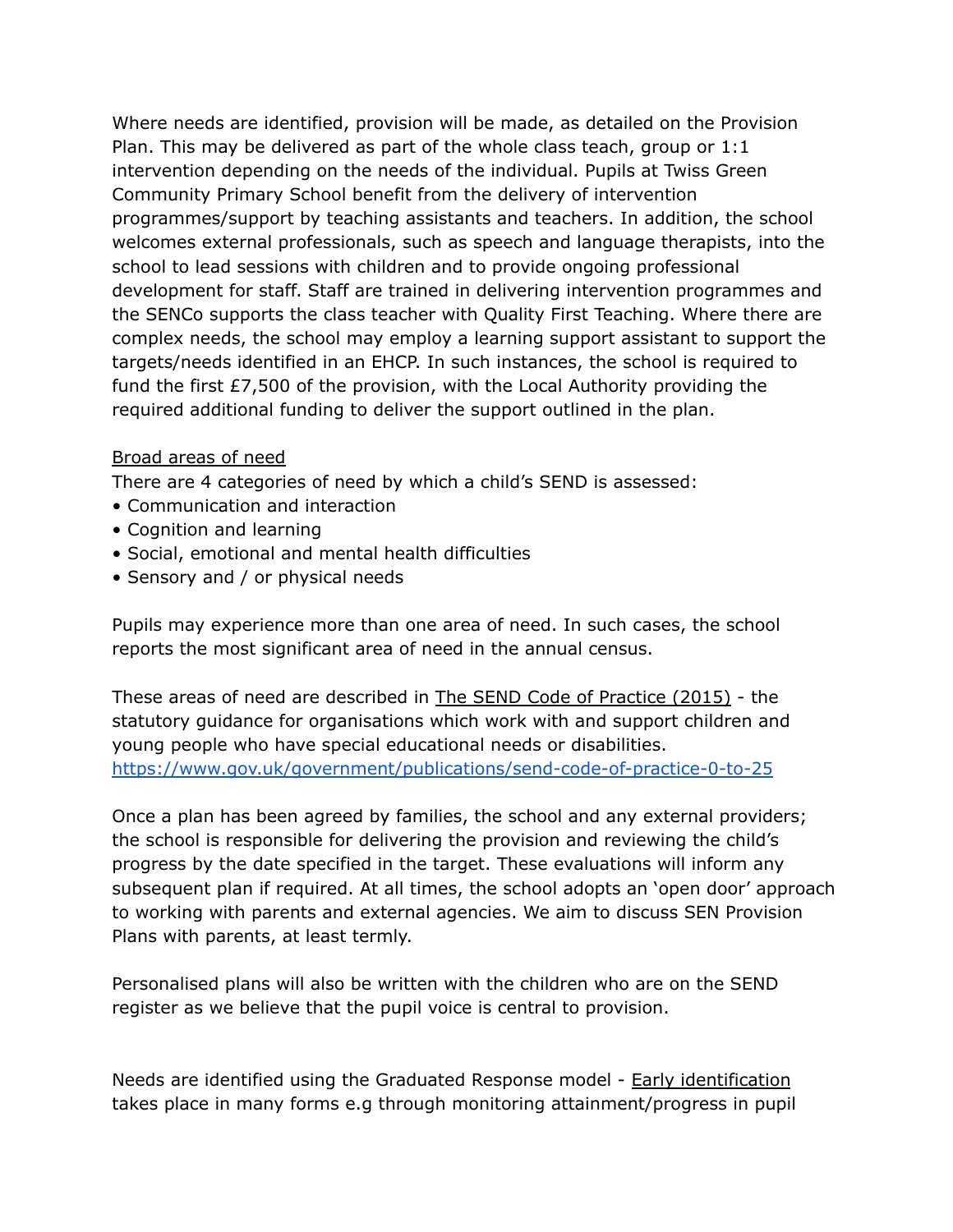progress meetings, through whole school learning walks led by the SENCo which enables discussion between class teachers and the SENCo in regard to any concerns, through assessments led by the SENCo, referrals to outside agencies e.g Speech and Language Team, Additional Health Needs Panel, Educational Psychologist.

"A child or young person has SEN if they have a learning difficulty or disability which calls for special educational provision to be made for him or her. A child of compulsory school age or a young person has a learning difficulty or disability if he or she:

• has a significantly greater difficulty in learning than the majority of others of the same age, or

• has a disability which prevents or hinders him or her from making use of facilities of a kind generally provided for others of the same age in mainstream schools or mainstream post-16 institutions" (SEND Code of Practice, 2015)

"Slow progress and low attainment do not necessarily mean that a child has SEN and should not automatically lead to a pupil being recorded as having SEN. However, they may be an indicator of a range of learning difficulties or disabilities. Equally, it should not be assumed that attainment in line with chronological age means that there is no learning difficulty or disability. Some learning difficulties and disabilities occur across the range of cognitive ability and, left unaddressed may lead to frustration, which may manifest itself as disaffection, emotional or behavioural difficulties." (SEND Code of Practice, 2015)

At Twiss Green Community Primary School, we have a SENCo (Mrs Susan Puckey) who leads on managing support for children with special educational needs and/or disabilities and children who require support to 'catch-up'. Please contact your child's class teacher and/or SENCo, if you feel that your child is not meeting the year group expectation or may need support.

Please see the 'Parent SEND Handbook' on the school SEND webpage for further information on;

- the definition of SEND
- the 4 categories of need
- how different areas of need may present
- classroom strategies used by teachers
- quality first teaching strategies
- Twiss Green's Graduated response to identify SEND
- The SEND Code of Practice (2015)